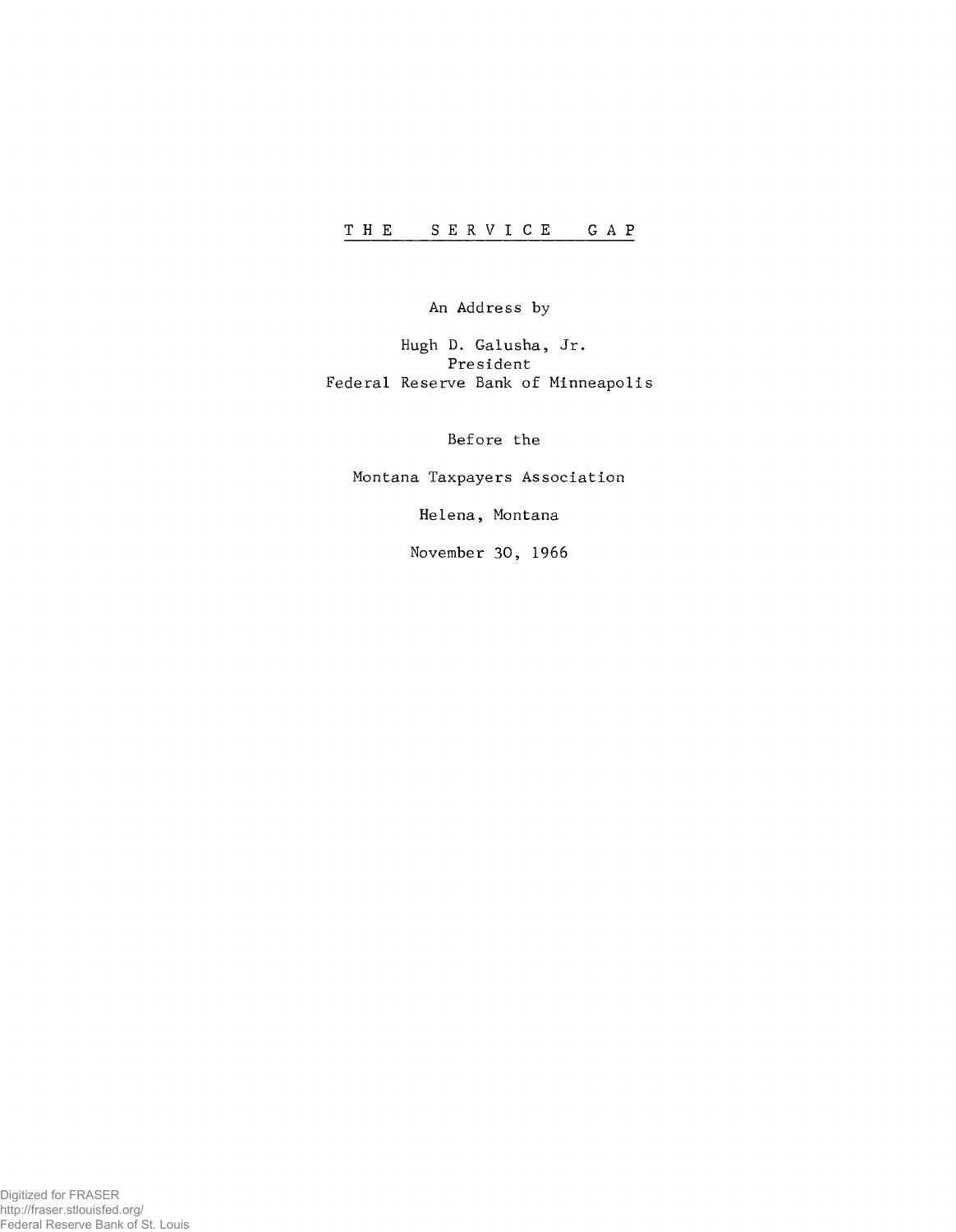## **THE SERVICE GAP**

The title of these brief remarks relates to the holes in the fabric of our society -- a fabric composed of many threads and of an intricate pattern. But like all fabrics, its strength originates in the interweaving process of threads from two directions. Let us think of one of these as the social goals, the aggregate aspirations of our citizens, and the other the economic factors that generate and distribute the wealth of the country. To the degree these threads are comparable in strength and tension, our society is tough and resilient; but if they are out of balance with each other, weaknesses and inelasticity are the result. The results are the same regardless of the source of the difficulty, and as certain to be unpleasant.

This analogy, like all analogies, has the weakness of oversimplification. For each of these two sectors with which we are concerned here today is itself composed of an incredible number of factors that are sometimes independent of each other, sometimes inextricably interwoven. The balance is delicate.

Unfortunately, the enormous acceleration of our times has made only the broadest of distinctions visible. The subtle but extremely important differences of emphasis, of color, of tone, between those who in a broad sense are in a common sector, are obscured. Beset with the growing complexities of our own businesses, it saves time to attach labels and thereby dismiss developments in the world outside our immediate business concern. Good guys - bad guys - socialist - private enterprise - my political party - your political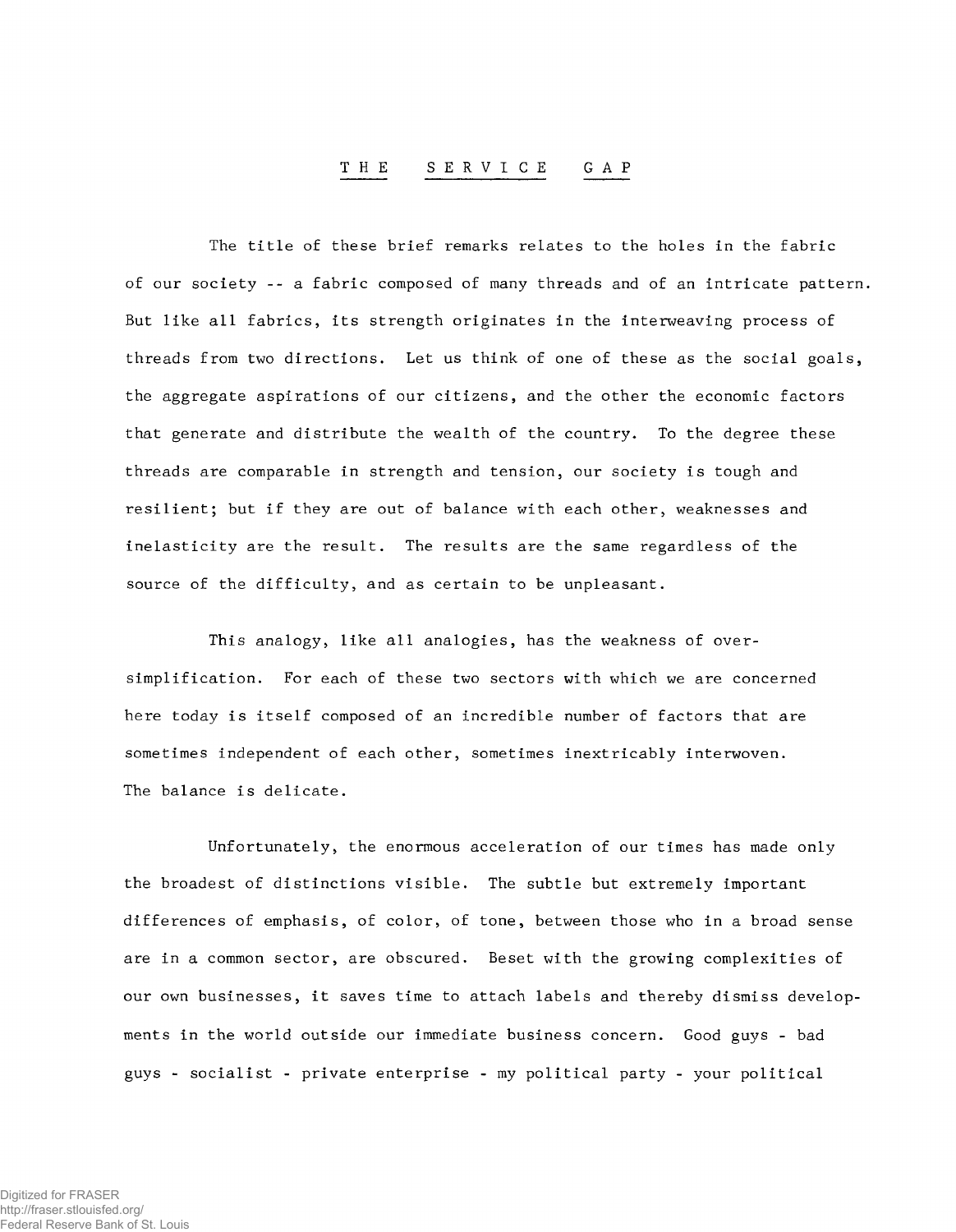party - it is easy and convenient at the moment to do this; but like anything else swept under the rug, these differences do not go away, do not reconcile themselves.

History by label - terms like the welfare state, corporate socialism, free enterprise, big government, big business - tend to increase, not diminish, the separateness of the parts of our society -- to erect, not remove, barriers to communication.

It is to the removal of these barriers and the recognition of common interests that my remarks are aimed today. For the businessman, whether in town or in agriculture, must help direct the events of our times.

To quote Edgar Kaiser, "We must take the opportunity to lead and to inspire constructive change. It is proper that we constantly debate how to do what must be done. But in seeking the best way -- in finding new ways --we cannot afford to be inhibited by a superficial debate which merely concerns the labels of our philosophies or our prejudices."

It is in the sensitive area between the American citizen and his government that the American ability to reject by label reaches its extreme. But bear these things in mind: big government -- be it federal or state - exists because a majority of the voters want a real or imagined vacuum filled. It has validity because our society is huge, varied and complex. Big business exists because its electorate -- the stockholders -- want corporate growth and the rewards that go with growth. It has validity because there are industrial functions that require huge size. Big labor exists because most Americans now work for somebody else. It has validity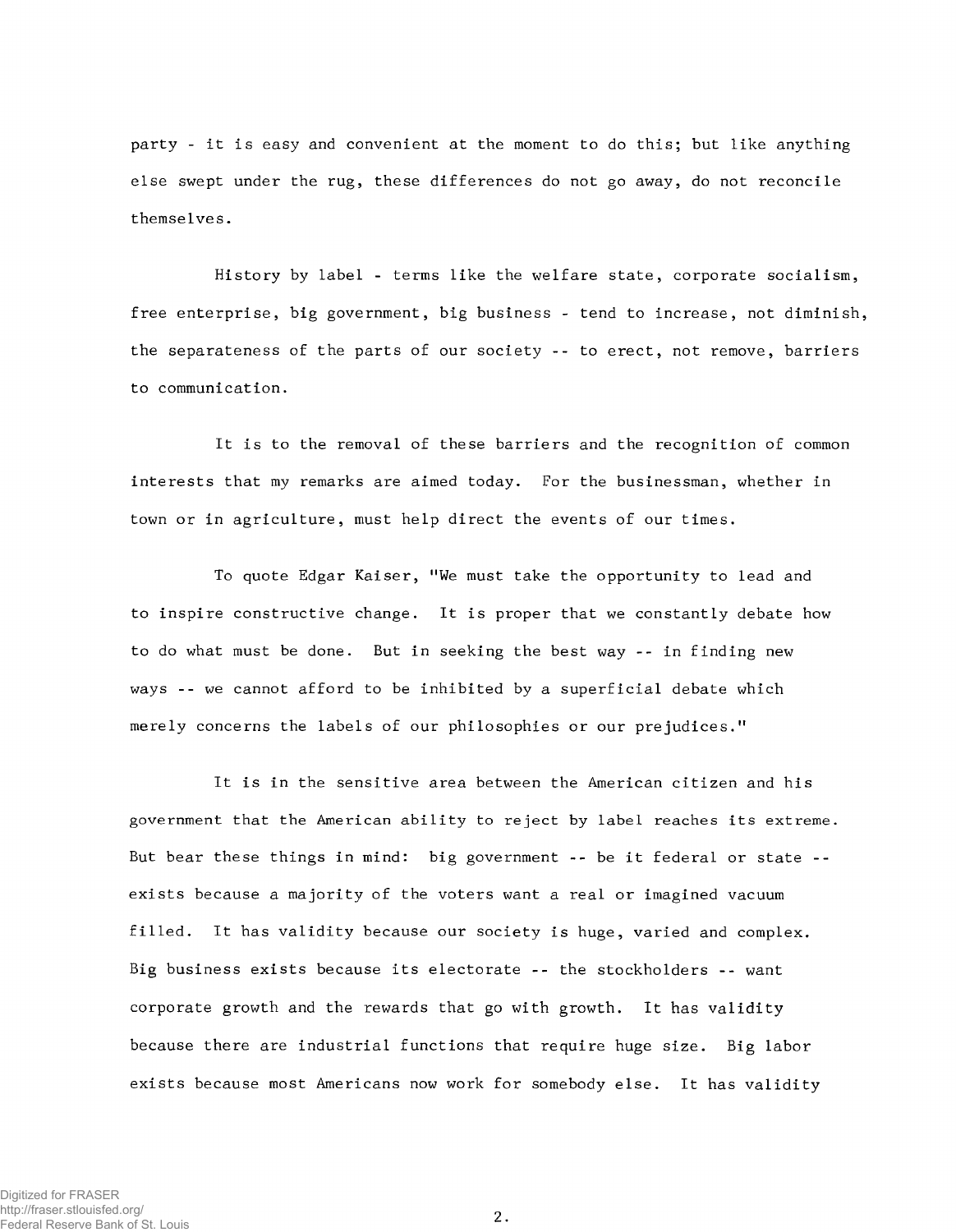because there must be an equality of bargaining power if there is to be stability in the labor force.

But these, too, are convenient labels. And to the degree they give the impression of large, united monoliths that speak with single voices, either politically or economically, nothing could be more wrong. Unhappily, though, many of the individuals comprising these groups in broad definition feel disenfranchised. Lost in the shuffle. We are quick to seek identity and embrace the demagoguery attitudes and labels of our side, whichever that may be, as a substitute for our independent inquiry.

I have picked out one of the areas of common interest where social gains and economic factors cross -- the structure of state and local government. This is one of many -- singling it out does not mean it is necessarily the most important, but it seems to me the process of examination is at least as important as the subject matter in this kind of inquiry.

The time has gone by when we could ignore the interaction of social goals and economic factors. No longer can the business community ignore the social forces that should be compelling our lawmakers to reexamine our political institutions. And no longer is it in most places -- business leaders across the country are becoming deeply involved in such things as Job Corps camps and metropolitan planning, in the conduct of custodial institutions and education, even in the day to day operation of the government process itself. For unless answers are found within the framework of our society, the framework itself will be changed by the electorate, who are insistent that the social services of government be expanded -- and viewed in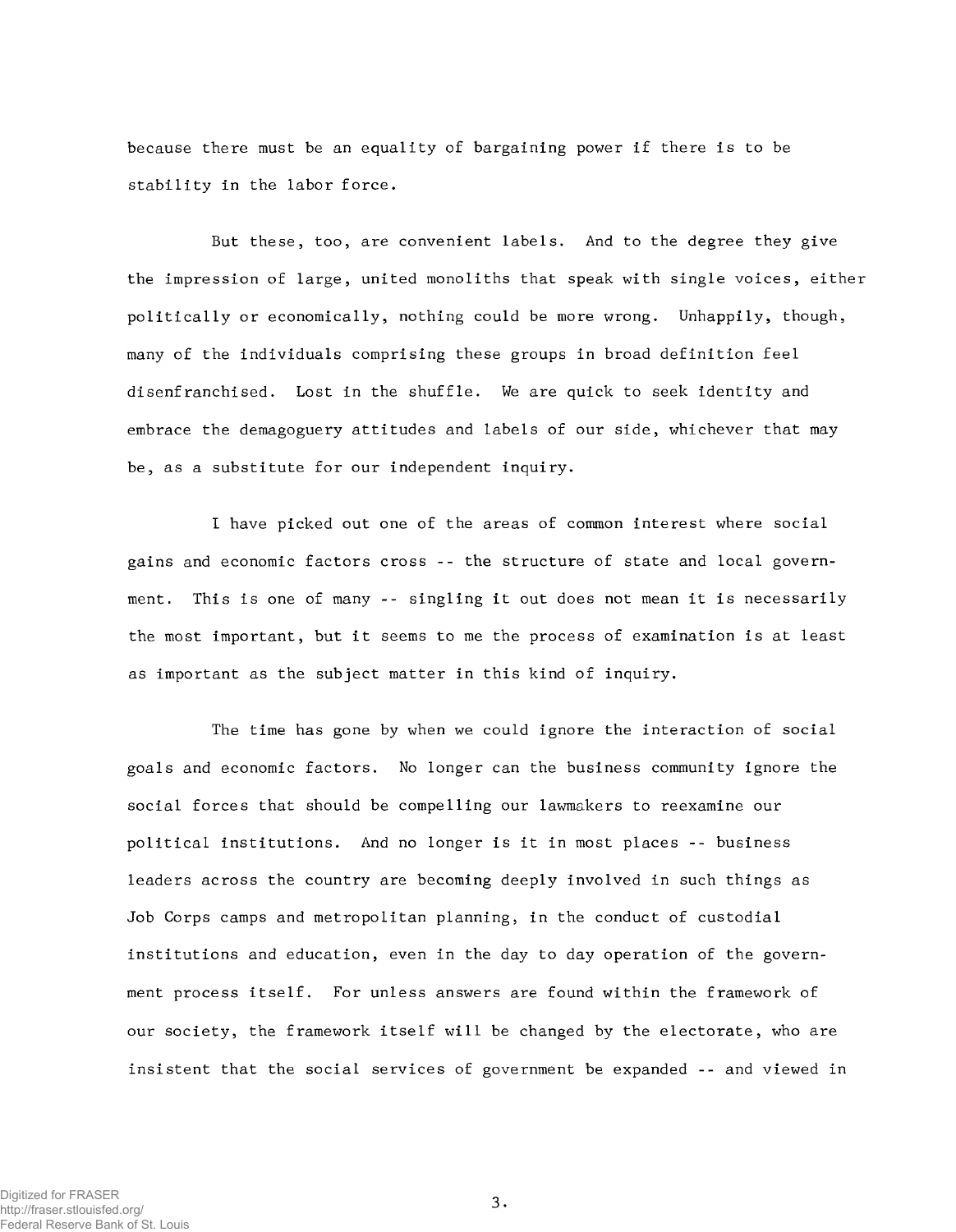this light, the situation then becomes one of enlightened self-interest for those who have the most to lose.

We have too much government -- a safe statement in almost any group. But how much too much? At what levels?

In picking out state and local government to examine, I am not ignoring the many problems of fiscal administration posed by the federal government. But state and local government is bigger in the aggregate, is less efficient even, and should be easier for us to change. I suspect our preoccupation with the ills of the federal government is prompted in part by the same unwillingness to face up to the immediate obligation that compels us to great concern about the composition of the moon, to the exclusion of adequate consideration of appropriate fiscal and monetary policies for our own country.

That we -- and I use that term in deadly seriousness -- want and expect more from state and local governments should be acknowledged as one of the dimensions of the inquiry. Whether it be roads, custodial institutions, education facilities, insect control -- there is some part of public service that is a necessity to each of us, regardless of what we may think of the rest of the services.

Where is the money coming from, who is going to establish the priorities -- for priorities there must be -- should be subordinate to the basic examination of the public vehicle itself -- the structure of state and local government. Business is beginning to examine this structure with a critical but constructive eye.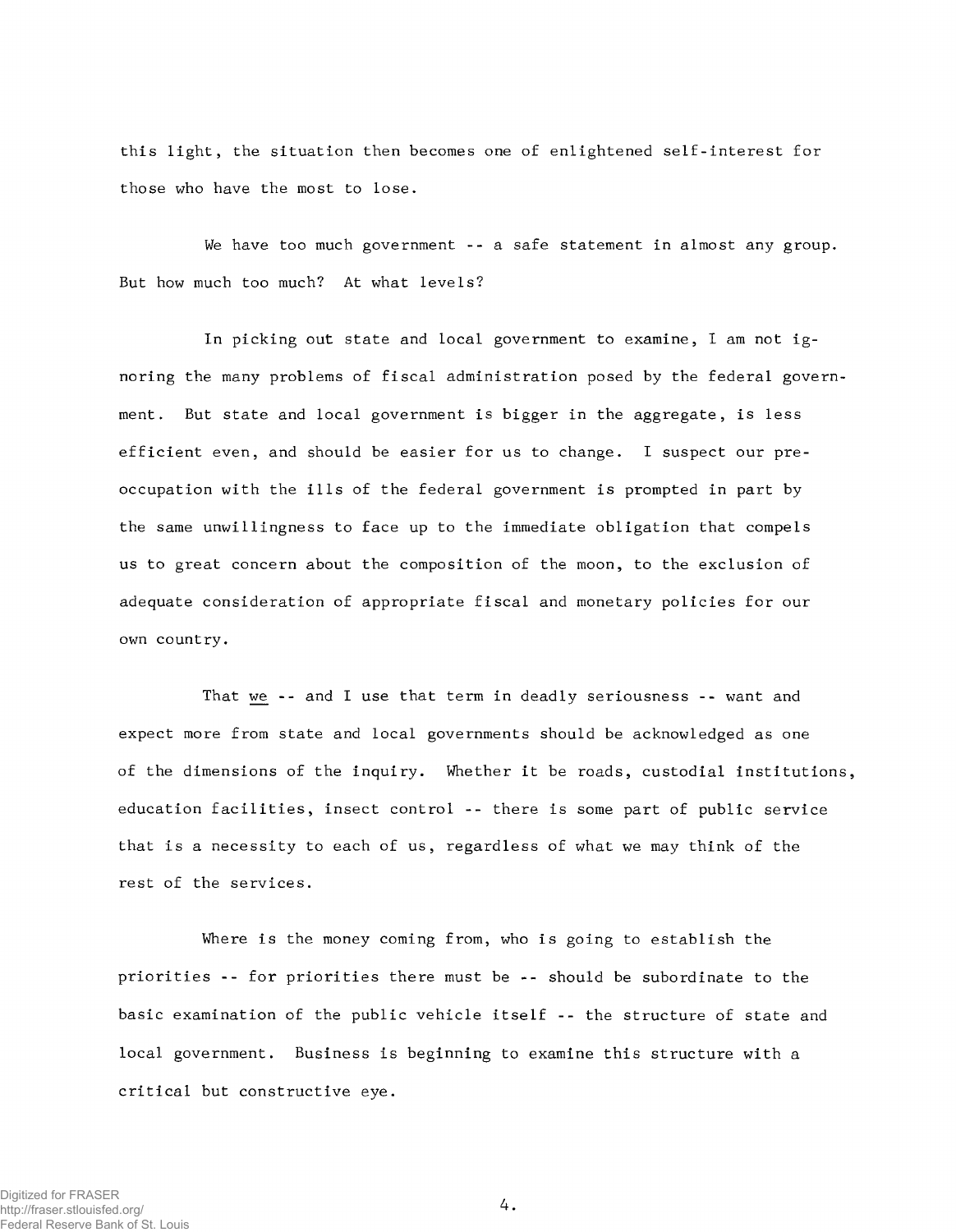Note the word constructive. Business has always been critical of government, and this is the right -- really, the duty -- of every citizen. But it is not enough to condemn the government, for in that condemnation we are really condemning our inaction, our unwillingness to study the process of government, the demands of the electorate -- in short, our unwillingness to become involved. Everyone has had an opinion about government in general, and state and local government in particular, but few have been willing to take the time to do the homework essential to understanding the process which is an absolute prerequisite to constructive improvement of the machinery. Just the sheer size of it is only dimly perceived by most of us. For example, Montana has 1,387 local governmental units, which places it about 20th from the top of all states in total number. There are about 80,000 in the United States. Nationally it is estimated we could get by with 16,000. The layers of overlap -- each of which require support -- are appalling. One suburb of the metropolitan Twin City area, a suburb of about 15,000, has eleven governmental structures. Incidentally, the metropolitan area of the Twin Cities has 108 mayors alone. Little wonder the business community has become aroused. But I'm sure Montana has similar examples of overlap.

What can be done about it? First of all, you are not alone if you share this concern. The C.E.D. - the Committee for Economic Development a business group, has committed major research resources to this inquiry. Their summary report, "Modernizing Local Government" is one place to start. The Upper Midwest Council has a similar inquiry under way. In the Wall Street Journal of a week ago appeared a lead article about the directions GOP strategists are considering for the Republican party --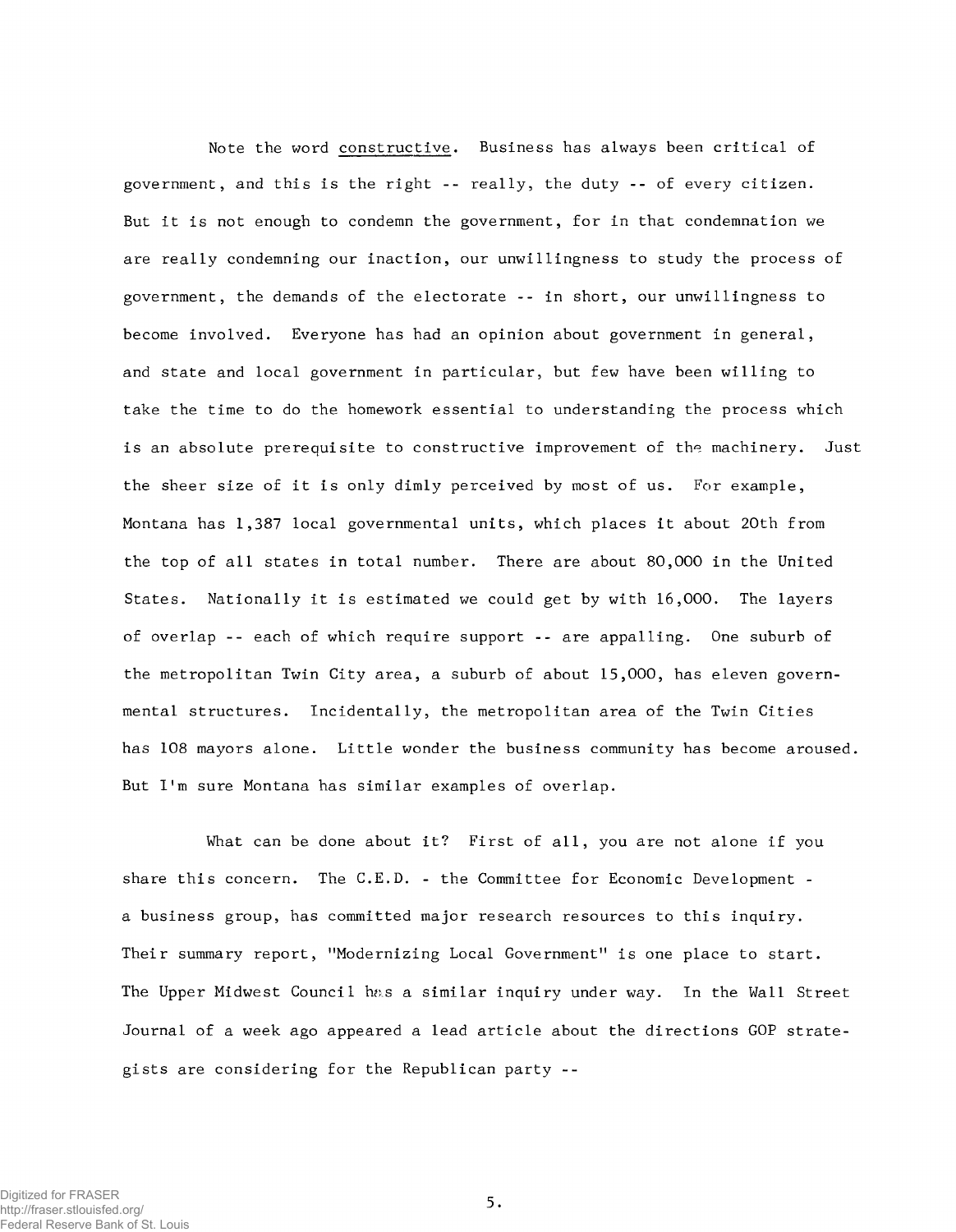"We aim to turn the political frame of reference in this country upside down - - - creating new techniques and providing new resources for localities to take the governmental lead is going to be the progressive course, and reliance on an evergrowing Federal bureaucracy will be the hidebound reactionary approach."

This was a quote from one of the new generation of Republican leadership in the House. Brave words -- but more than that. The fact -- the political reality behind those words -- is the recognition there exists a growing vacuum at the state and local levels -- a vacuum the electorate will not permit to develop indefinitely. For the electorate have demonstrated over and over they will not stay wedded to any single pattern of government, to any political party, even to any clearly defined simplistic political philosophy that does not meet the requirements of today's society.

May I hasten to add I do not know the answers for Montana. I would doubt anyone does, and I think anyone who stepped forward with a quick answer, a label, if you please, at this point would have a 99.97% chance of being terribly wrong. There must be research and careful study by technicians in government -- and, believe me, there are those, and good ones, at your own state institutions, in such business groups as this one. Keith Anderson and his predecessor, Art Neill, are two of the most knowledgeable men in any state in this district -- but there must be enthusiastic, constructive support from the business community to make it come off. Each of you must be willing to read the reports and discuss them in probably seemingly endless and interminable meetings with not only other businessmen, but public officials, labor leaders, and ranchers, for all the areas of Montana's economy must become involved if change is to be a political reality. You are not going to win every point, because no one group has the right or the wisdom to speak for all. Democracy does not function that way.

Digitized for FRASER http://fraser.stlouisfed.org/ Federal Reserve Bank of St. Louis